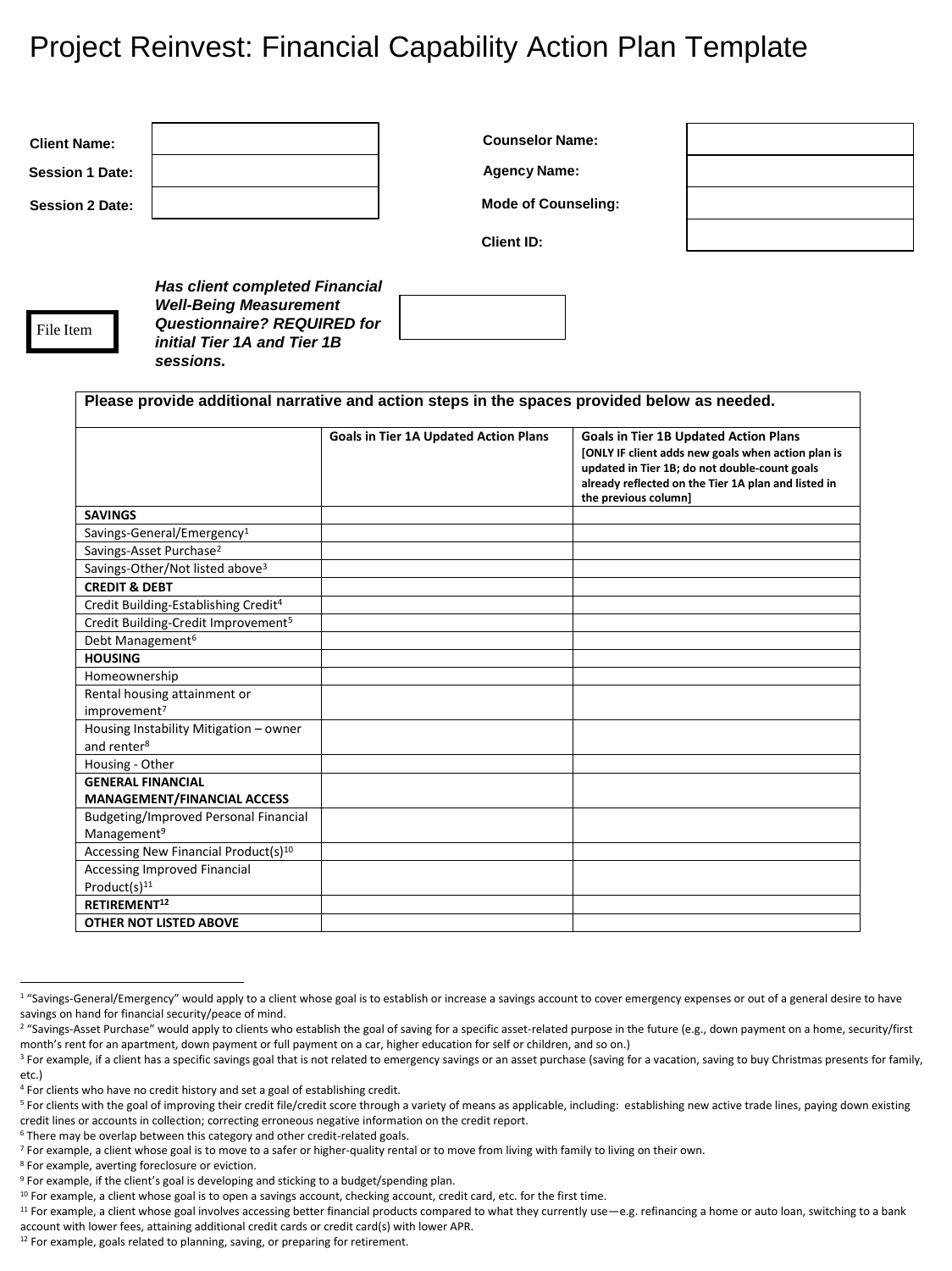Results of Financial Assessment:

Client's Progress on Initial Goals:

Client's Signature Date Date Client's Signature Date

Template Updated 01/12/2017